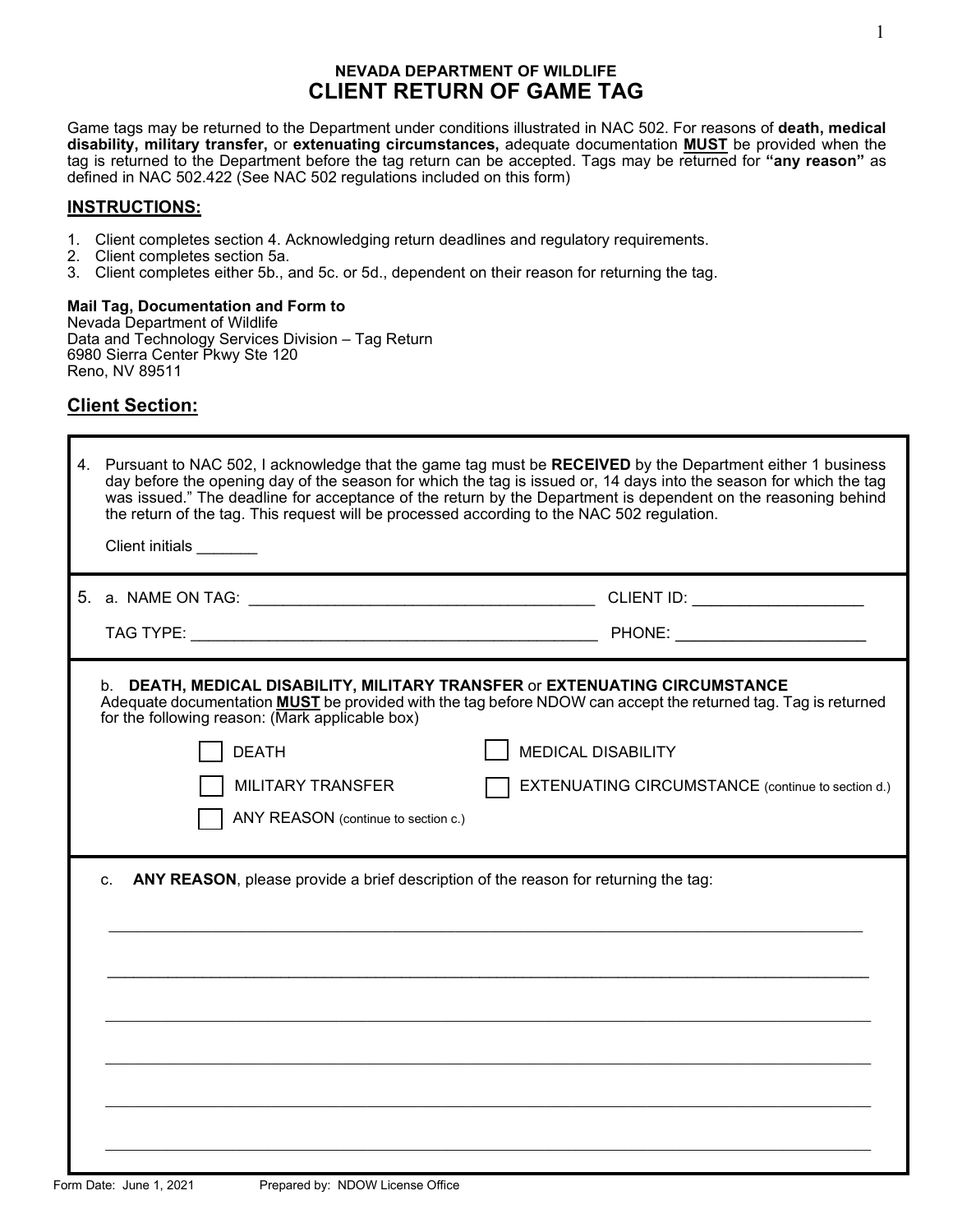| d. <b>EXTENUATING CIRCUMSTANCE:</b> means any injury, illness or other condition or event, as determined by the<br>Commission, of a big game hunter or a family member of a big game hunter that causes the big game hunter to be<br>unable to use his or her tag as defined in NRS 502.103. Adequate documentation <b>MUST</b> be provided by the tag                                                                                                                                                                     |                                                                                                                                                                                                                                |
|----------------------------------------------------------------------------------------------------------------------------------------------------------------------------------------------------------------------------------------------------------------------------------------------------------------------------------------------------------------------------------------------------------------------------------------------------------------------------------------------------------------------------|--------------------------------------------------------------------------------------------------------------------------------------------------------------------------------------------------------------------------------|
| holder to prove the extenuating circumstance and that it occurred after the last business day before the hunt begins<br>but before legal shooting hours on the first day of the season. Please provide a brief description of the reason for<br>returning the tag:                                                                                                                                                                                                                                                         |                                                                                                                                                                                                                                |
|                                                                                                                                                                                                                                                                                                                                                                                                                                                                                                                            |                                                                                                                                                                                                                                |
|                                                                                                                                                                                                                                                                                                                                                                                                                                                                                                                            |                                                                                                                                                                                                                                |
|                                                                                                                                                                                                                                                                                                                                                                                                                                                                                                                            |                                                                                                                                                                                                                                |
|                                                                                                                                                                                                                                                                                                                                                                                                                                                                                                                            |                                                                                                                                                                                                                                |
|                                                                                                                                                                                                                                                                                                                                                                                                                                                                                                                            |                                                                                                                                                                                                                                |
|                                                                                                                                                                                                                                                                                                                                                                                                                                                                                                                            |                                                                                                                                                                                                                                |
| Please request an action relating to the tag return. NOTE: transferring a tag is only available for those who have<br>been diagnosed as terminally ill. Deference of a tag will be to the next applicable hunting season and only<br>for extenuating circumstances that occur after the last business day before the hunt begins but before legal<br>shooting hours on the first day of the season.                                                                                                                        |                                                                                                                                                                                                                                |
| BONUS POINT RESTORATION DEFERANCE                                                                                                                                                                                                                                                                                                                                                                                                                                                                                          | TRANSFER                                                                                                                                                                                                                       |
| Complete for transfer only. Transfer recipient information and signature.                                                                                                                                                                                                                                                                                                                                                                                                                                                  |                                                                                                                                                                                                                                |
|                                                                                                                                                                                                                                                                                                                                                                                                                                                                                                                            |                                                                                                                                                                                                                                |
|                                                                                                                                                                                                                                                                                                                                                                                                                                                                                                                            |                                                                                                                                                                                                                                |
|                                                                                                                                                                                                                                                                                                                                                                                                                                                                                                                            | (Signature of transfer recipient)                                                                                                                                                                                              |
| * By signing this form, all parties attest that all information provided is correct and all regulatory provisions<br>have been read. In the case of a tag transfer, the transferer and transferee attest that their relationship falls<br>within the definition of family provided in NRS 502.103, and both the original holder of the tag and the new<br>recipient of the tag acknowledge that both parties will be treated as if he/she drew the tag with respect to any<br>applicable waiting periods and bonus points. |                                                                                                                                                                                                                                |
| Signature of tag holder returning the tag:                                                                                                                                                                                                                                                                                                                                                                                                                                                                                 |                                                                                                                                                                                                                                |
|                                                                                                                                                                                                                                                                                                                                                                                                                                                                                                                            | DATE: ______________________                                                                                                                                                                                                   |
| <b>Department Section:</b>                                                                                                                                                                                                                                                                                                                                                                                                                                                                                                 |                                                                                                                                                                                                                                |
| Department employee receiving the returned tag:                                                                                                                                                                                                                                                                                                                                                                                                                                                                            |                                                                                                                                                                                                                                |
|                                                                                                                                                                                                                                                                                                                                                                                                                                                                                                                            | DATE: the contract of the contract of the contract of the contract of the contract of the contract of the contract of the contract of the contract of the contract of the contract of the contract of the contract of the cont |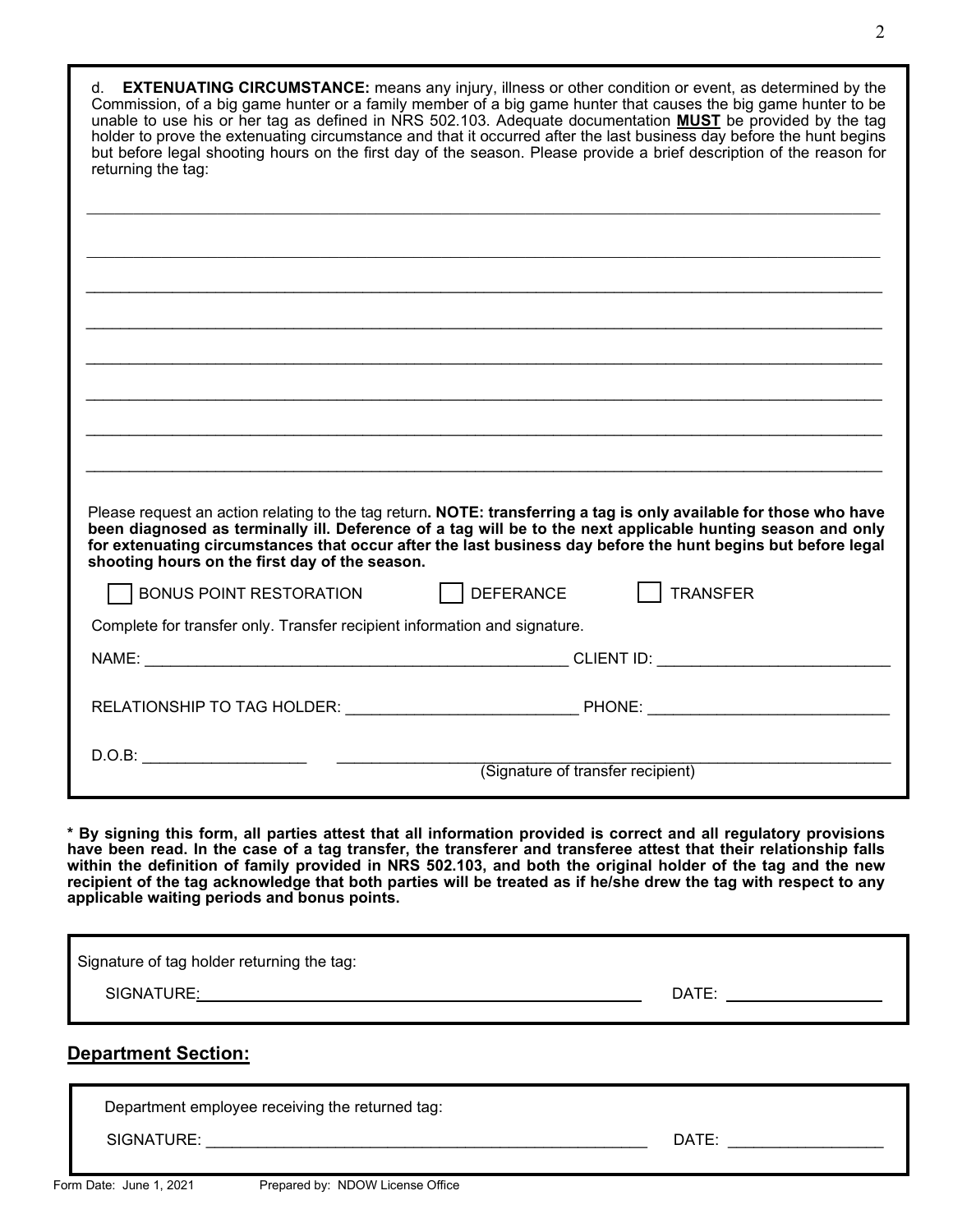## **A new section of NAC was adopted by the Nevada Legislative Commission in February 2020 and reads as follows:**

1. A holder of a tag may claim an extenuating circumstance and request to transfer the tag, return the tag for the restoration of bonus points or defer the use of the tag pursuant to NRS 502.103 only in accordance with the requirements of this section.

2. If the holder of a tag is diagnosed as terminally ill before hunting hours begin on the opening day of the season for which the tag was issued, the holder of the tag may claim an extenuating circumstance and request to transfer the tag to another person who is otherwise eligible to hunt a big game mammal in this State.

3. Except as otherwise provided in subsection 7, the Department shall allow the holder of a tag to return the tag to the Department for the restoration of any bonus points that he or she used to obtain the tag or defer the use of the tag to the next applicable hunting season if any of the following extenuating circumstances occur after the last day that the holder is entitled to return the tag pursuant to NAC 502.422, but before the hunting hours begin on the opening day of the season for which the tag was issued **\*this means that if you have an extenuating circumstance that originates after the close of NDOW's business day before the tag's season but before legal shooting hours of the opening day of the tag's season, you are eligible to select an extenuating circumstance\***:

(a) The death of a family member of the holder of the tag, as verified by a certificate of death;

(b) The holder of the tag or a family member of the holder incurs a severe and unanticipated injury or illness which prevents the holder from hunting during the season for which the tag was issued, as verified in writing by a physician; or

(c) The holder of the tag is serving in the Armed Forces of the United States and is transferred to a location which makes it impracticable for the holder to hunt in the area for which the tag was issued, as verified by a copy of his or her orders or other proof satisfactory to the Department.

4. If the holder of the tag claims an extenuating circumstance as described in subsections 2 and 3, he or she must:

(a) Return the tag to the Department not later than 14 business days after the opening day of the season for which the tag was issued;

(b) Attest that he or she did not hunt on the tag; and

(c) Submit evidence to the Department of the extenuating circumstance. In the case of the death of a family member, if the holder of the tag has not received a death certificate for the deceased person within the 14 business days required to return the tag to the Department pursuant to paragraph (a), the death certificate may be submitted to the Department at such time as the holder of the tag receives a copy of the death certificate.

5. If a tag is transferred to another person pursuant to this section, both the original holder of the tag and the new recipient of the tag will be treated as if he or she drew the tag with respect to any applicable waiting periods and bonus points.

6. The Department shall process the transfer, return or deferral within 5 business days after receiving the tag.

7. The provisions of this section do not apply to the holder of a tag who is serving in the Armed Forces of the United States if he or she defers the use of a tag pursuant to NAC 502.336.

8. The Department shall update the Commission on all tags that are transferred, returned or deferred pursuant to this section.

9. As used in this section:

(a) "Family member" has the meaning ascribed to it in NRS 502.103. "Family member" means:

- (1) A spouse of the big game hunter;
- (2) A person who is related to the big game hunter within the first degree of consanguinity; or
- (3) A stepchild of the big game hunter.

(b) "Terminally ill" has the meaning ascribed to it in NRS 449A.081. "Terminally ill" means a medical diagnosis made by a physician that a person has an anticipated life expectancy of not more than 12 months.

## **\* The section of NAC 502 will remain unknown until the time NAC 502 is codified by the Legislative Council Bureau.**

## **NAC 502.422 Cancellation of tag issued in error; return of tag; provision of refund.**

1. The Department may cancel a tag and provide a refund if the Department issues the tag in error.

2. The Department shall provide a refund if the holder of a tag:

(a) Or a person to whom the holder is related within the third degree of consanguinity or affinity dies, as verified by a certificate of death;

(b) Or a person to whom the holder is related within the third degree of consanguinity or affinity incurs a disability, as verified in writing by a physician, which prevents him or her from hunting during the season for which the tag was issued;

(c) Is serving in the Armed Forces of the United States and is transferred, as verified by a copy of his or her orders or other proof satisfactory to the Department, to a location which makes it impracticable for the holder to hunt in the area for which the tag was issued; or